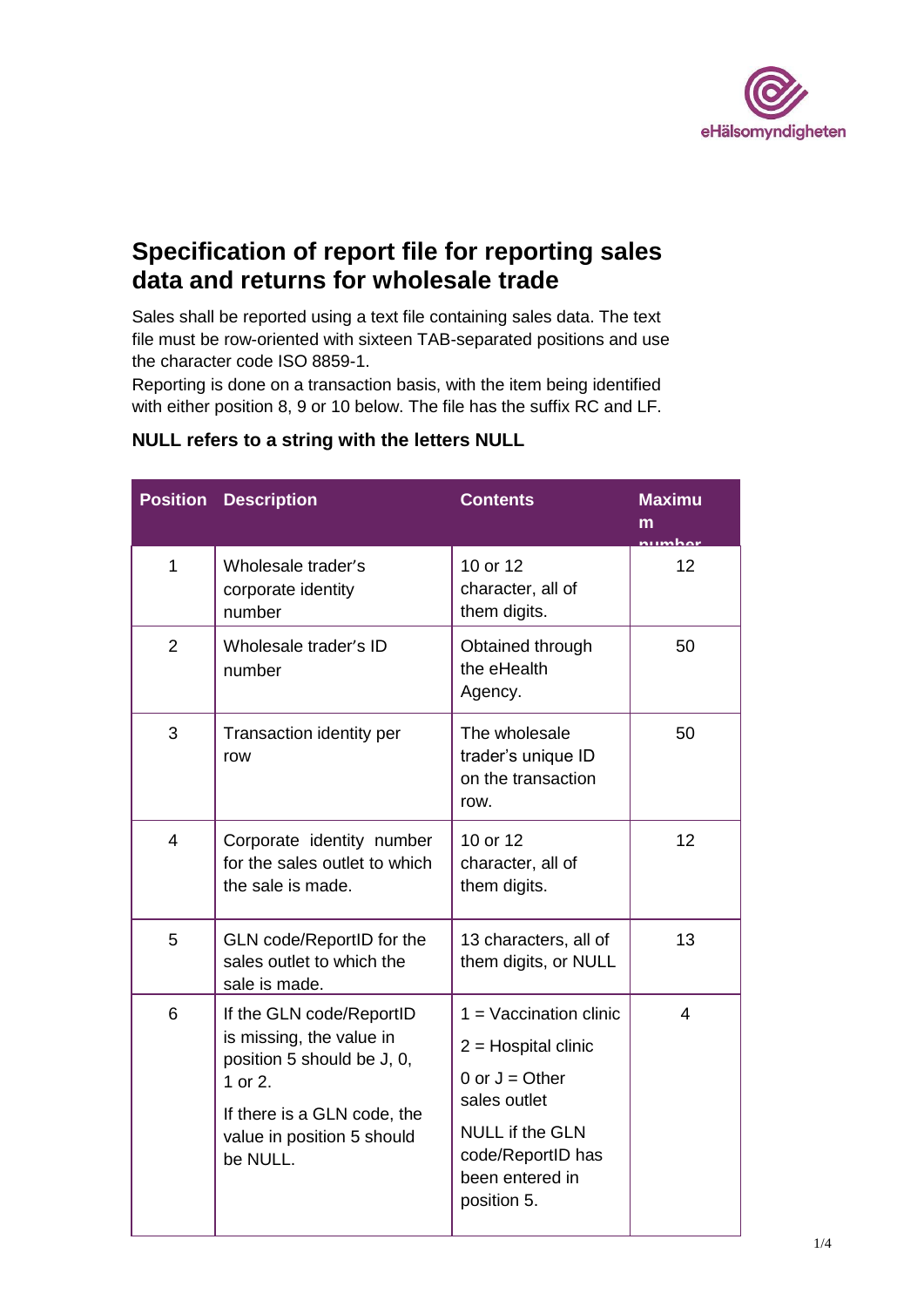

| $\overline{7}$ | Date of sale                                                                                     | Date written as<br>YYYYMMDD or<br>NULL if position 12<br>is YES and a date of<br>sale is missing.                                            | 8  |
|----------------|--------------------------------------------------------------------------------------------------|----------------------------------------------------------------------------------------------------------------------------------------------|----|
| 8              | Nordic article number for<br>a package                                                           | 6 characters, all of<br>them digits with<br>added zeros at the<br>start<br><b>NULL</b> if entries<br>have been made in<br>positions 9 or 10. | 6  |
| 9              | <b>Swedish Medical</b><br>Products Agency's NPL<br>identification for the<br>package (NPLpackid) | No more than 14<br>characters<br><b>NULL</b> if entries<br>have been made in<br>positions 8 or 10.                                           | 14 |
| 10             | Package EAN                                                                                      | Only digits<br><b>NULL</b> if entries<br>have been made in<br>positions 8 or 9.                                                              | 14 |
| 11             | Number of packages sold,<br>returned or corrected.                                               | Only digits<br>Corrections are<br>indicated with a<br>minus sign.                                                                            | 50 |
| 12             | Return                                                                                           | <b>YES or NO</b>                                                                                                                             | 3  |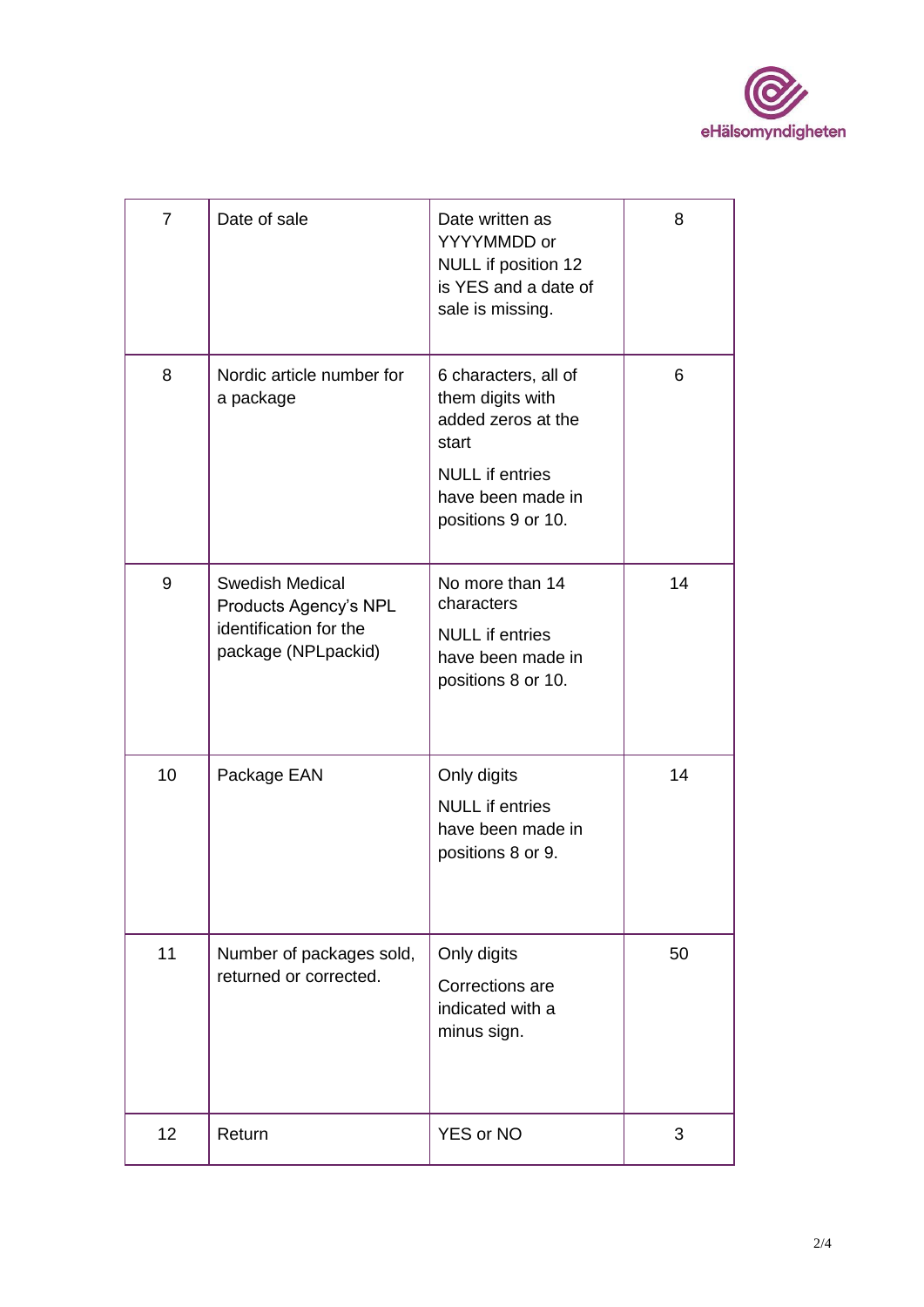

| 13 | Reason for return<br>For return reason 1 through<br>4, the date of sale in<br>position 7 is mandatory. | 1 up to and including 7<br>if position 12 is YES, or<br>NULL if position 12 is<br><b>NO</b>                                                                                                                                                                                                | 4 |
|----|--------------------------------------------------------------------------------------------------------|--------------------------------------------------------------------------------------------------------------------------------------------------------------------------------------------------------------------------------------------------------------------------------------------|---|
|    |                                                                                                        | $1 =$ incorrectly<br>delivered by the<br>wholesale trader, if<br>the medical product<br>is sellable                                                                                                                                                                                        |   |
|    |                                                                                                        | $2 =$ damage from<br>transport or handling<br>upon reception by<br>pharmacy                                                                                                                                                                                                                |   |
|    |                                                                                                        | $3 =$ incorrectly<br>ordered by the<br>pharmacy, if the<br>medical product is<br>sellable                                                                                                                                                                                                  |   |
|    |                                                                                                        | $4 =$ ordered on behalf<br>of an individual<br>consumer but has not<br>been collected within<br>25 calendar days of<br>the date of delivery, if<br>the medical product is<br>sellable                                                                                                      |   |
|    |                                                                                                        | $5 =$ The medical<br>product has expired or<br>has an expiration date<br>too imminent to be<br>provided to a<br>customer, if the<br>medical product is<br>otherwise sellable and<br>the pharmacy has<br>routines in place for<br>selling products with<br>the shortest expiration<br>first |   |
|    |                                                                                                        | $6 =$ recalled from<br>market or sales<br>approval no longer<br>valid                                                                                                                                                                                                                      |   |
|    |                                                                                                        | $7 = other reason$                                                                                                                                                                                                                                                                         |   |